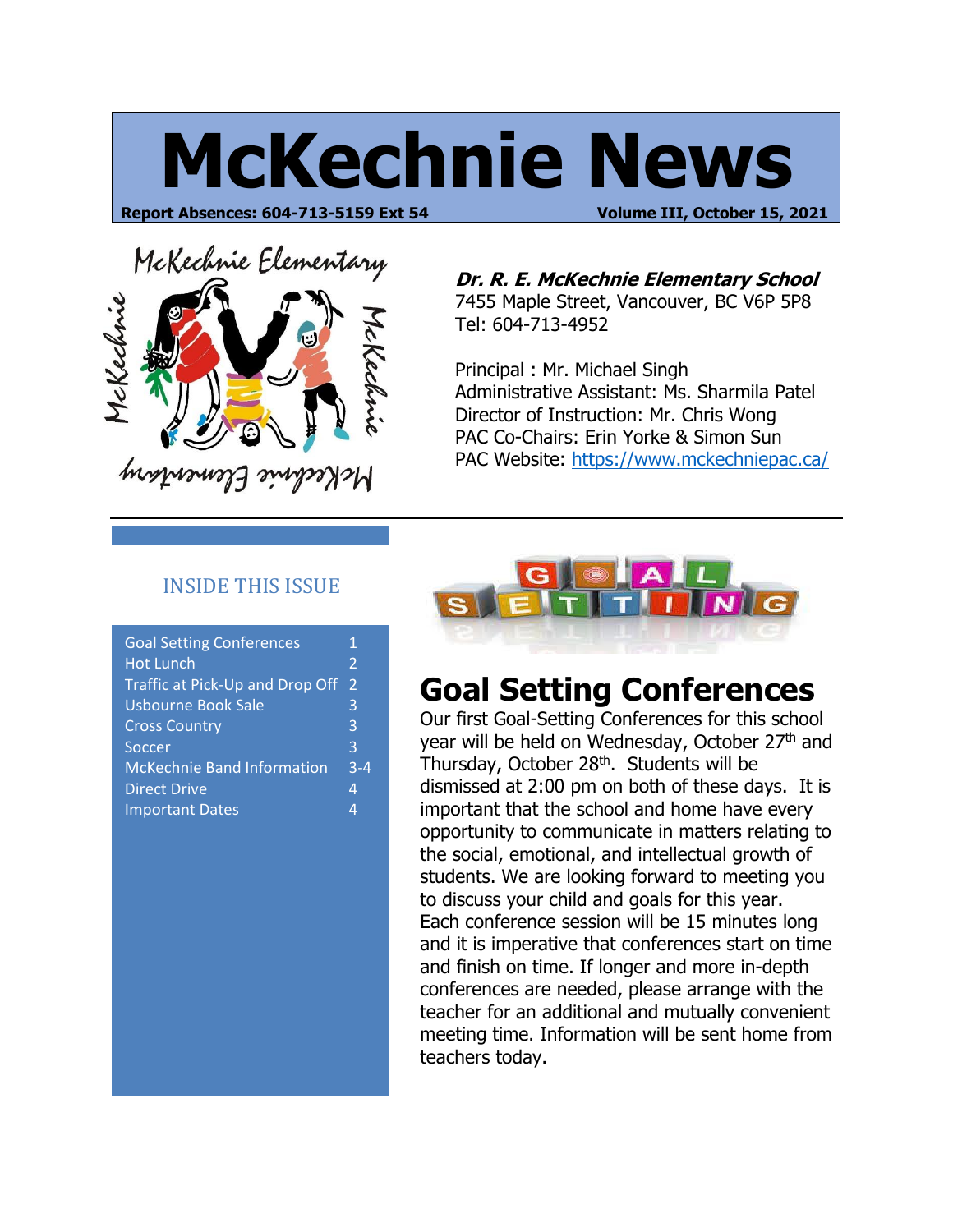## **Hot Lunch**

Hot Lunch is back at our school and takes place every Wednesday. A big thank you to the PAC for organizing! For more information, please visit our PAC website.

[https://www.mckechniepac.ca/hot](https://www.mckechniepac.ca/hot-lunch-1) [-lunch-1](https://www.mckechniepac.ca/hot-lunch-1)

\_\_\_\_\_\_\_\_\_\_\_\_\_\_\_\_\_\_\_\_\_\_\_\_\_\_\_\_\_\_\_\_\_\_\_\_\_

### **Hot Lunch on Wednesday**

Please order Hot Lunch directly through the [C'est Mon Cafe](https://www.cestmoncafe.com/)  [website](https://www.cestmoncafe.com/) & select "McKechnie". If you have any questions, please see the [FAQ section](http://cestmoncafe.com/3/page9.html) of the C'est Mon Cafe website.

All funds raised go directly to support the annual PAC initiatives and the school.



# **Traffic at Pick-up and Drop Off**

This is just a reminder to parents that we have a clockwise traffic flow around the school at pick up and drop off times. There are stopping and parking areas designated by road signs on 59th Ave, 60th Ave, Arbutus and along Maple Street. In front of the school on Maple Street, there is a large '**No Stopping**' zone at the front door area. Please pull up to drop off your child in the 3 minute parking area. In the mornings, this area is designated for drop off only. Please do not park there and exit your vehicle so the traffic can keep moving. Please be extra diligent in respecting traffic laws around the school, which safeguard children. **There is absolutely NO PICK UP and DROP OFF in the school parking lot.**

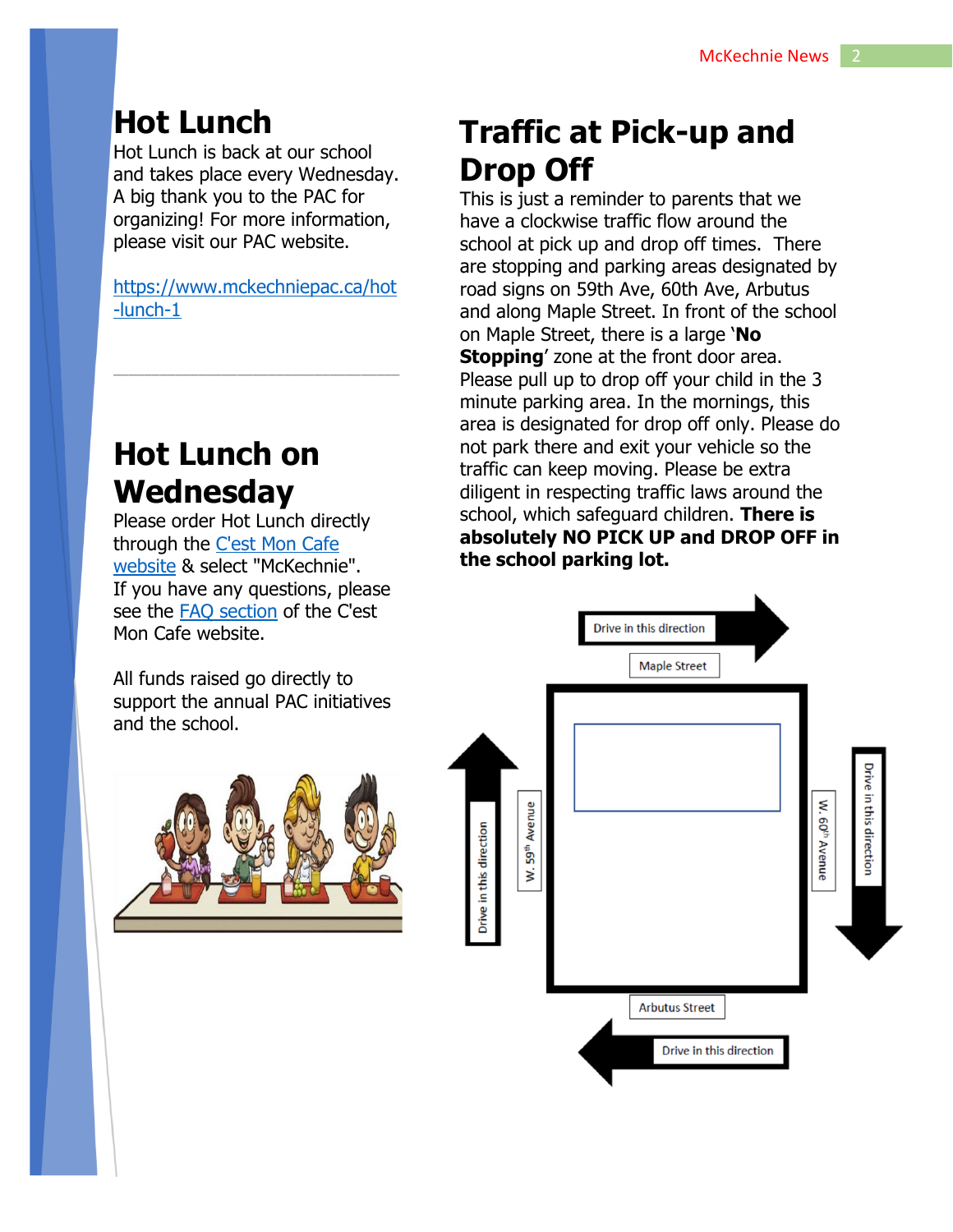#### **Cross Country**

Runners from grades K-7 have been coming out every Monday and Wednesday for Cross Country. We have a



mini-meet coming up on Monday, October 18th @ Quilchena Park. A big thank you to our staff sponsors Mr.Smitna, Ms. Puil, Ms.Williston, and Ms. Bismeyer for helping coach our team. Congratulations to the runners

who participated in the October 14<sup>th</sup> meet. Special recognition to Kasra Sasani in Grade 5 for placing first, to Grade 7 girls, Eva Raskob and Constance Ko for placing first and second, and to Kian Sasani for placing third in Grade 3. Well done everyone in the rain!

# **Soccer**

Our senior boys soccer team has had a great season so far. They've been practicing hard on Tuesdays after school and have really enjoyed their



games on Wednesdays at Mt. Pleasant. They are looking forward to playing in the city finals at Van Tech on Thursday, October 28<sup>th</sup>. A big shout out coach Lum-Tong for making this all possible!

# **McKechnie Band Information**



#### **Usbourne Book Sale**

We're having a **Pop Up Usborne Book Sale Monday, October 25 - Wednesday, October 27**

- Any proceeds will win us book credits to add wonderful new books to our library
- We'll be putting more books into the hands of our students
- Please consider doing any seasonal shopping now

#### **Several options to purchase books:**

- In person during certain times with a COVID safety plan in place
- Online using our Usborne representative's weebly books to be picked up at the school (hence no shipping fees)
- Online using our Usborne representative's host site (link also on flyer) and remember to click the McKechnie link at checkout—books will be shipped to your home and you will be charged accordingly

For your convenience, click the link attached below:

**[http://www.myubah.ca/83](http://www.myubah.ca/836672/shop/eventhome.aspx?eventId=E5879&from=DIRECTLINK) [6672/shop/eventhome.asp](http://www.myubah.ca/836672/shop/eventhome.aspx?eventId=E5879&from=DIRECTLINK) [x?eventId=E5879&from=DI](http://www.myubah.ca/836672/shop/eventhome.aspx?eventId=E5879&from=DIRECTLINK) [RECTLINK](http://www.myubah.ca/836672/shop/eventhome.aspx?eventId=E5879&from=DIRECTLINK)**